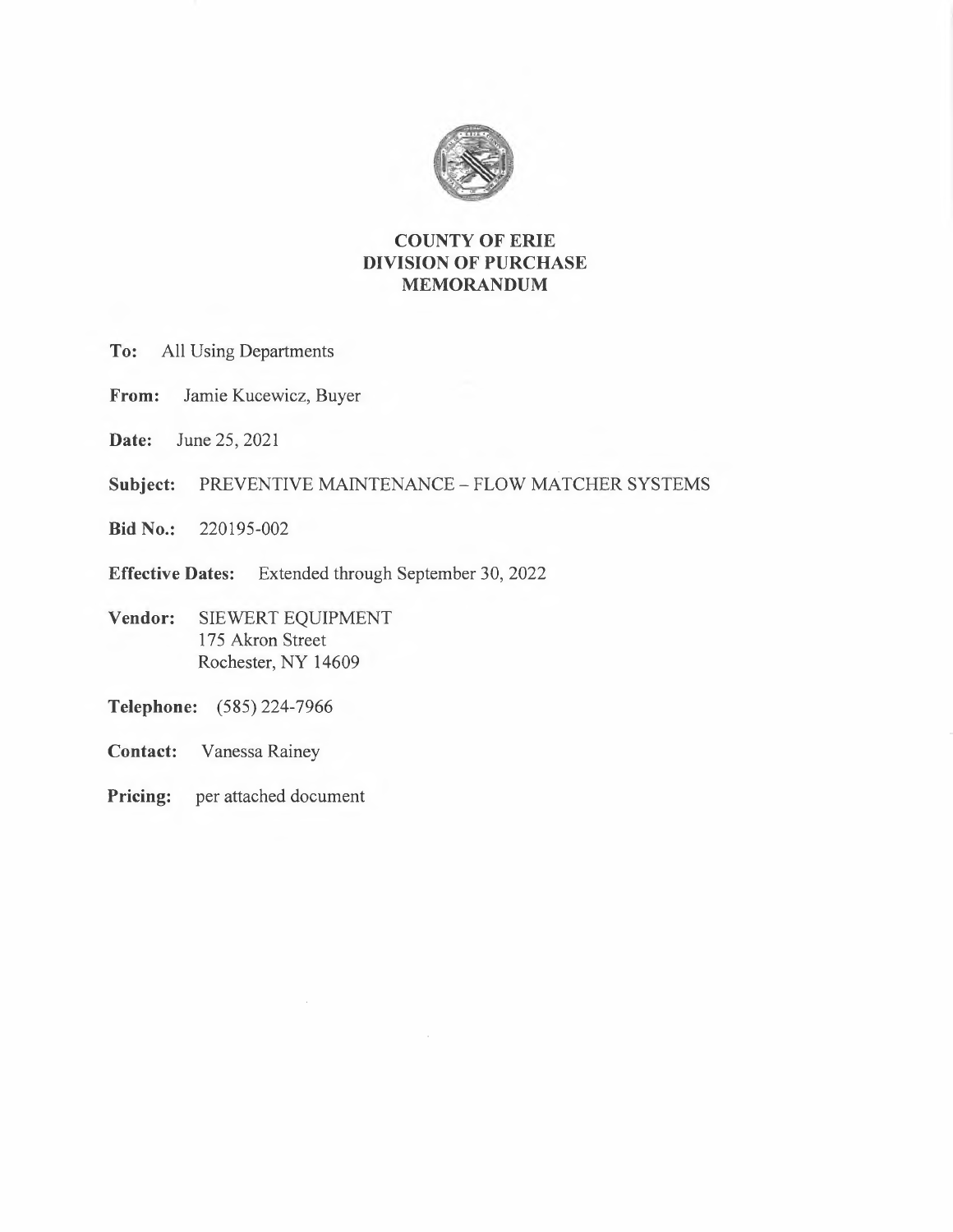

## COUNTY OF ERIE **MARK C. POLONCARZ COUNTY EXECUTIVE**

**DIVISION OF PURCHASE** VALLIE M. FERRARACCIO **DIRECTOR** 

June 8, 2021

Siewert Equipment 175 Akron Street Rochester, NY 14609 Attn: Vanessa Rainev

Re: Bid #220195-002 - "Preventive Maintenance - Flow Matcher Systems (ECSD #2)"

Dear Ms. Rainev:

The County of Erie wishes to extend this agreement for an additional year, through September 30, 2022, under the same prices, terms and conditions as the original agreement.

Extension is provided for per paragraph 26, Page 5 of 6 of the "Instructions to Bidders". This offer is for your immediate consideration and acceptance. Please indicate below whether you agree to extend or do not wish to extend. Please respond within seven days upon receipt of this request.

After approval and execution by the County, a fully signed copy will be returned to you for your files.

 $X$  Yes, I agree to extend No. I do not wish to extend Company Name: Projece Mo Incy Title: Representative (Please print): O Signature Date: Sincerely, James D. Kucewicz Vallie M. Ferraraecto Buyer Director of Purchase

RATH BUILDING . 95 FRANKLIN STREET . BUFFALO, N.Y. . 14202 . OFFICE: (716) 858-6395 . FAX: (716) 858-6465 . WWW.ERIE.GOV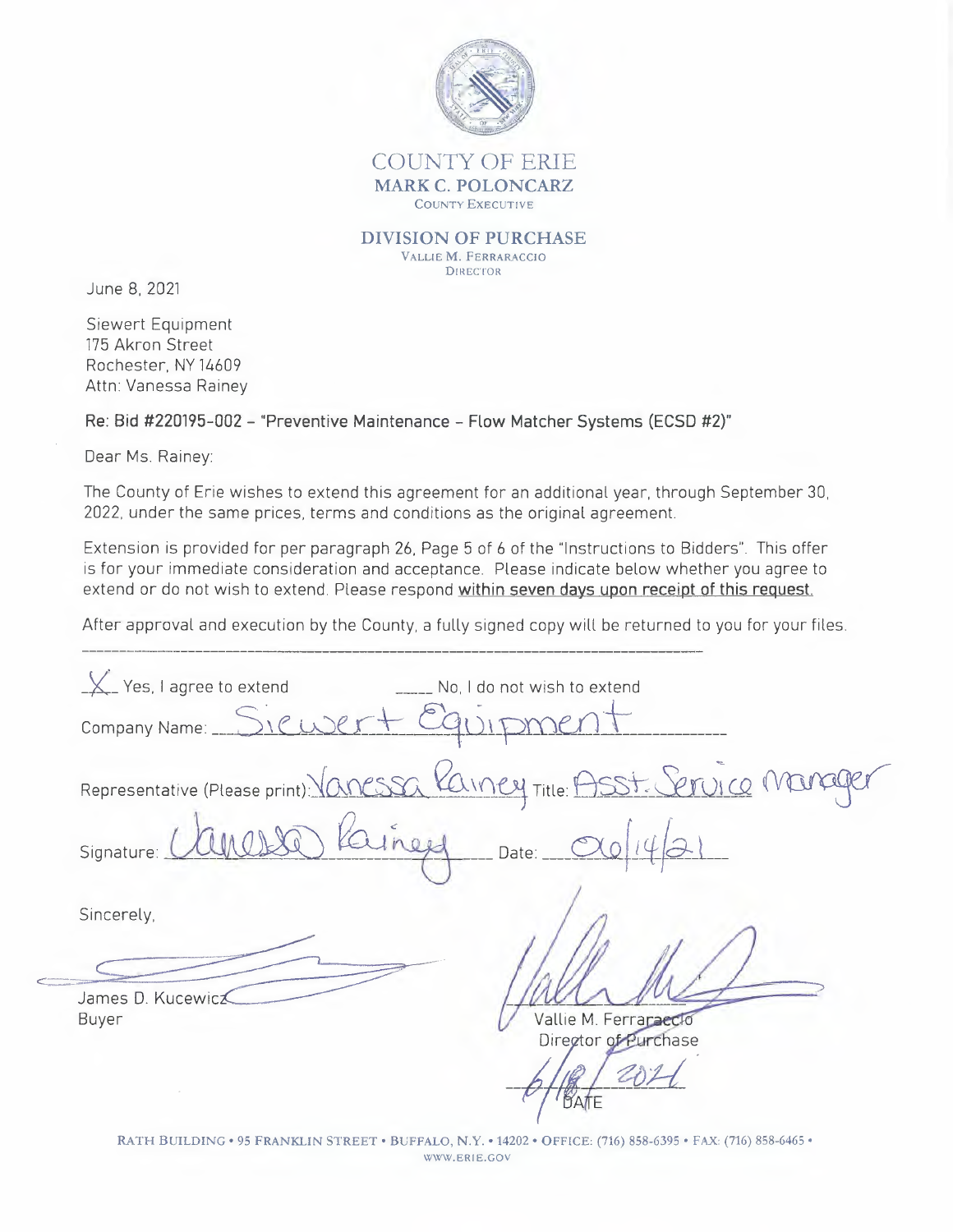

## **COUNTY OF ERIE MARK C. POLONCARZ COUNTY EXECUTIVE DIVISION OF PURCHASE INVITATION TO BID**

Bids, as stated below, will be received and publicly opened by the Division of Purchase in accordance with the attached specifications. FAX bids are unacceptable. Bids must be submitted in a sealed envelope to:

> County of Erie Division of Purchase Attention: James D. Kucewicz, Buyer (716) 858-6336 95 Franklin Street, Room 1254 Buffalo, New York 14202-3967

**NOTE:** Lower left-hand corner of envelope **MUST** indicate the following:

| <b>BID NUMBER:</b><br>Products for sales | .002<br>$195 - 1$                                      |  |
|------------------------------------------|--------------------------------------------------------|--|
|                                          | the property of the control of the control of the con- |  |

OPENING DATE: \_\_\_\_\_ SEPTEMBER 18, 2020 TIME: 11:00 AM

FOR: PREVENTIVE MAINTENANCE - FLOW MATCHER SYSTEMS (ECSD #2)

Siewert Equipment NAME OF BIDDER:

If you are submitting other Invitations to Bid, each bid must be enclosed in a separate envelope.

Following EXHIBITS are attached to and made a part of the bid specifications, and part of any agreement entered into pursuant to this Invitation to Bid:

- $\chi$ X EXHIBIT "A"<br>X EXHIBIT "B"<br>EXHIBIT "C" - Assignment of Public Contracts
- Purchases by Other Local Governments or Special Districts
- EXHIBIT "C" Construction/Reconstruction Contracts
- EXHIBIT "O" Bid Bond (Formal Bid)<br>N/A EXHIBIT "E" Bid Bond (Informal Bid alian and a
- Bid Bond (Informal Bid)
- EXHIBIT "EP" Equal Pay Certification
- EXHIBIT "F" Standard Agreement
- EXHIBIT "G" Non-Collusive Bidding Certification<br>EXHIBIT "H" MBE/WBE Commitment
- MBE/ WBE Commitment
- EXHIBIT "IC" Insurance **CLASSIFICATION "A"**
- EXHIBIT "P" & EXHIBIT "PB!" Performance Bond
- EXHIBIT "Q" Confined Space Program Certification
- $\times$ EXHIBIT "PW" - NYS Prevailing Wage
- $\times$ EXHIBIT "V" - Vendor Federal Compliance Certification

(Rev 7/95)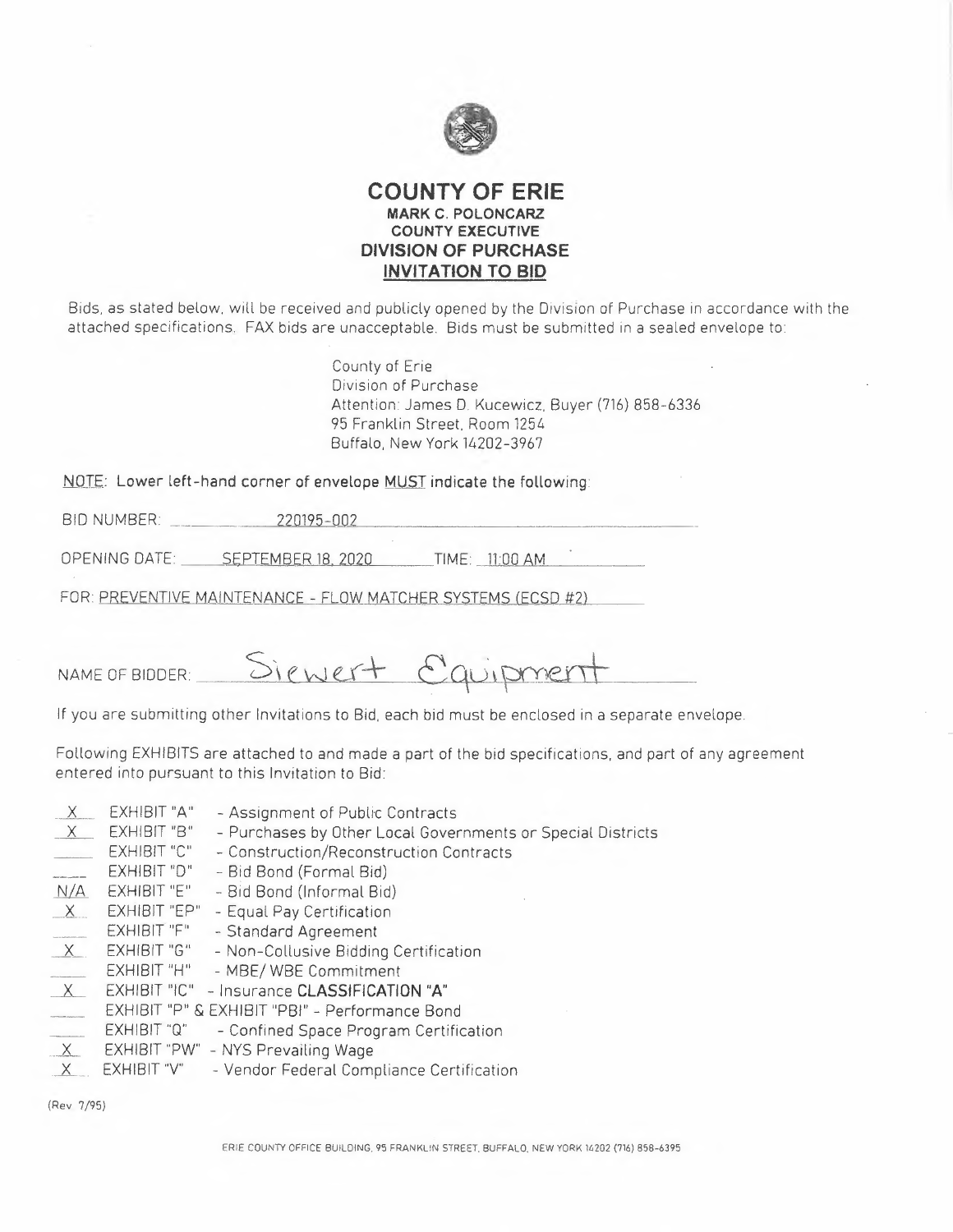# **County of Erie DIVISION OF PURCHASE NON-COLLUSIVE BIDDING CERTIFICATION**

By submission of this bid, each bidder and each person signing on behalf of any bidder certifies, and in the case of a joint bid each party thereto certifies as to its own organization, under penalty of perjury, that to the best of his knowledge and belief:

(1) the prices in this bid have been arrived at independently without collusion, consultation, communication, or agreement, for the purpose of restricting competition, as to any matter relating to such prices with any other bidder or any competitor;

(2) unless otherwise required by law, the prices which have been quoted in this bid have not been knowingly disclosed by the bidder and will not knowingly be disclosed by the bidder prior to opening, directly or indirectly, to any other bidder or to any competitor; and

(3) no attempt has been made or will be made by the bidder to induce any other person, partnership or corporation to submit or not to submit a bid for the purpose of restricting competition.

> **NOTICE** (Penal Law, Section 210.45)

IT IS A CRIME, PUNISHABLE AS A CLASS A MISDEMEANOR UNDER THE LAWS OF THE STATE OF NEW YORK, FOR A PERSON, IN AND BY A WRITTEN INSTRUMENT, TO KNOWINGLY MAKE A FALSE STATEMENT, OR TO MAKE A FALSE STATEMENT, OR TO MAKE A STATEMENT WHICH SUCH PERSON DOES NOT BELIEVE TO BE TRUE.

#### BID NOT ACCEPTABLE WITHOUT FOLLOWING CERTIFICATION:

| Affirmed under penalty of perjury this 3rd day of September 2020 |  |  |  |  |
|------------------------------------------------------------------|--|--|--|--|
| TERMS Net 30 DELIVERY DATE AT DESTINATION TR                     |  |  |  |  |
| FIRM NAME Siewert Equipment                                      |  |  |  |  |
| ADDRESS 175 AKron Street                                         |  |  |  |  |
| Rochester, NY 21P 14609                                          |  |  |  |  |
| AUTHORIZED SIGNATURE Canada                                      |  |  |  |  |
| TYPED NAME OF AUTHORIZED SIGNATURE VOURSSOR POINCY               |  |  |  |  |
| TITLE Asst. Service ManagerTELEPHONE NO. 585-224-79666           |  |  |  |  |
|                                                                  |  |  |  |  |

(Rev. 4/1/93) ERIE COUNTY OFFICE BUILDING, 95 FRANKLIN STREET, BUFFALO, NEW YORK 14202 (716) 858-6395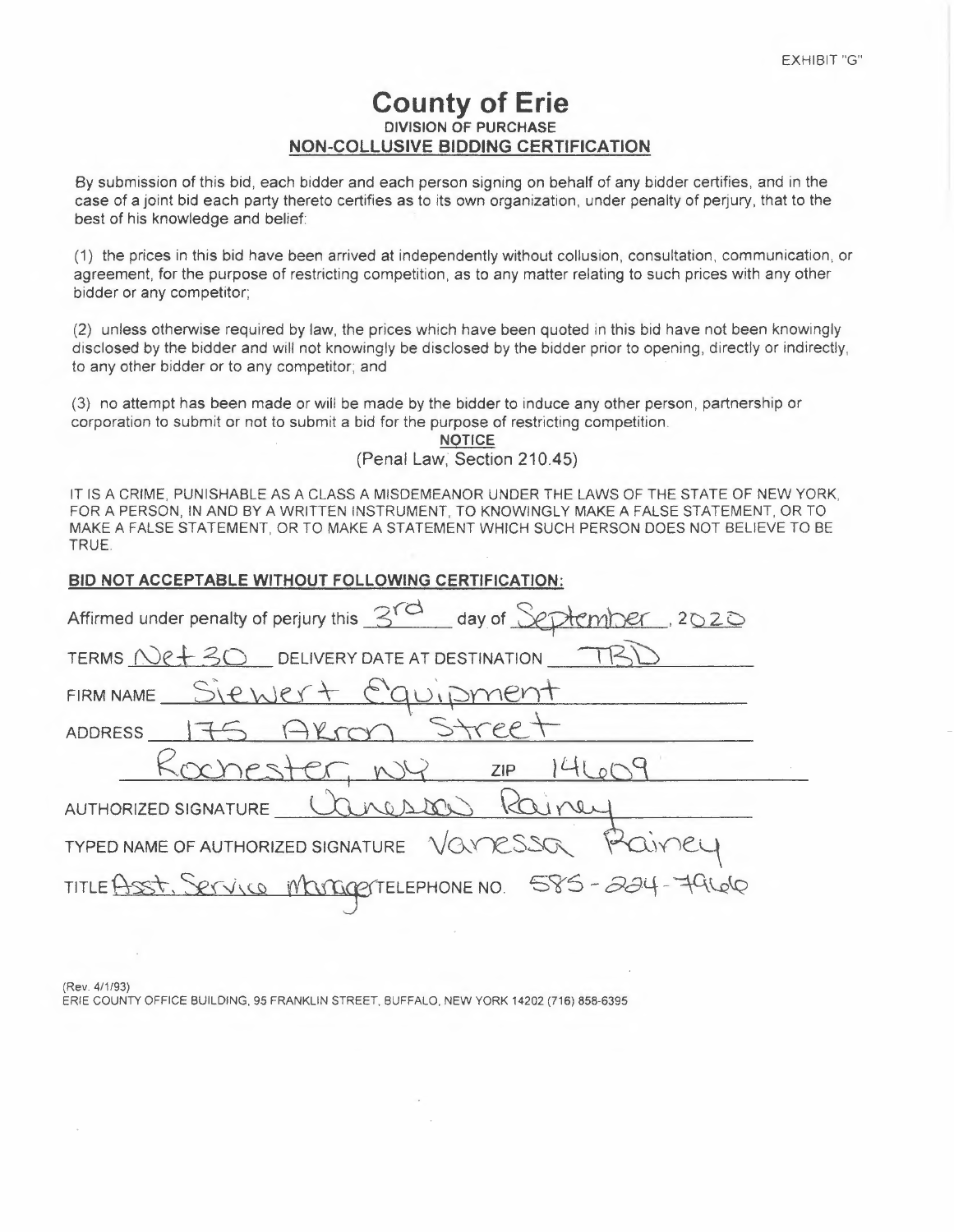## **County of Erie DIVISION OF PURCHASE BIO SPECIFICATIONS**

### BID NO. 220195-002

Ship to: County of Erie Attention: Southtowns Sewer District #2 Address: 8443 Lakeshore Road Angola, NY 14006

Ship Via: Most Economical Date Required at Destination: AS REQUIRED

| <b>ITEM</b><br>NO. | QUAN-<br>TITY | <b>UM</b> | CATALOG NO./DESCRIPTION                                     | UNIT<br><b>PRICE</b> | <b>TOTAL</b><br><b>PRICE</b> |
|--------------------|---------------|-----------|-------------------------------------------------------------|----------------------|------------------------------|
|                    |               |           | Vendor will provide Maintenance Service on four Flow        |                      |                              |
|                    |               |           | Matcher Systems as per accompanying specifications.         |                      |                              |
|                    |               |           | Term of the contract will be                                |                      |                              |
|                    |               |           | October 1, 2020 to September 30, 2021.                      |                      |                              |
|                    |               |           |                                                             |                      |                              |
|                    |               |           | For any questions regarding the specifications of this bid, |                      |                              |
|                    |               |           | please contact Carl Horne at (716) 549-3161                 |                      |                              |
|                    |               |           |                                                             |                      |                              |
|                    |               |           |                                                             |                      |                              |
|                    |               |           |                                                             |                      |                              |
|                    |               |           |                                                             |                      |                              |
|                    |               |           |                                                             |                      |                              |

**NOTE:** Bid results cannot be given *over* the phone. All requests for bid results should be submitted in writing or faxed to:<br>
ERIE COUNTY DIVISION OF PURCHASE TOTAL NET BID DELIVERED INSIDE

**ERIE COUNTY DIVISION OF PURCHASE** Freedom of Information *Officer*  95 Franklin Street, Rm. 1254 Buffalo, **NY** 14202

FAX#: **716/858-6465** Q, j,\_.  $i$  enjert er

(Rev. 9/95)

ERIE COUNTY OFFICE BUILDING, 95 FRANKLIN STREET, BUFFALO, NEW YORK 14202 (716) 858-6395

 $\left($